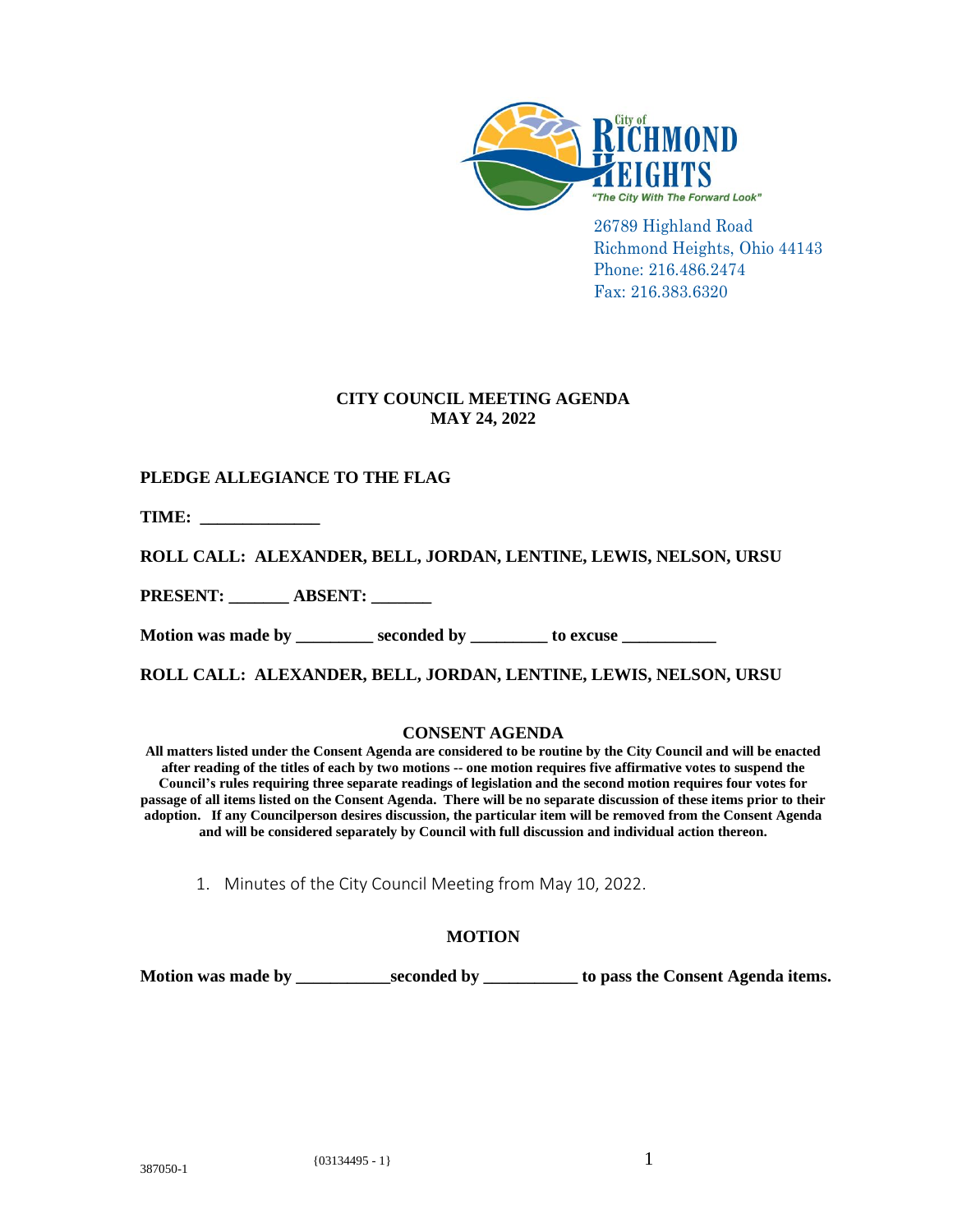### **PAGE 2, CITY COUNCIL MEETING AGENDA, MAY 24, 2022**

# **REPORTS:**

**Mayor Kim A. Thomas:**

**Fire Chief, Marc Neumann:**

**Police Chief, Thomas Wetzel:**

**Building Commissioner, Jim Urankar:**

**Finance Director, Annette Harmon:**

**Recreation Director, Cameron Campbell:**

**Economic Development Director, Brian Gleisser:**

**City Engineer, Lee Courtney:**

**Service Director, Donald Kerniskey:**

**AUDIENCE COMMENTS:**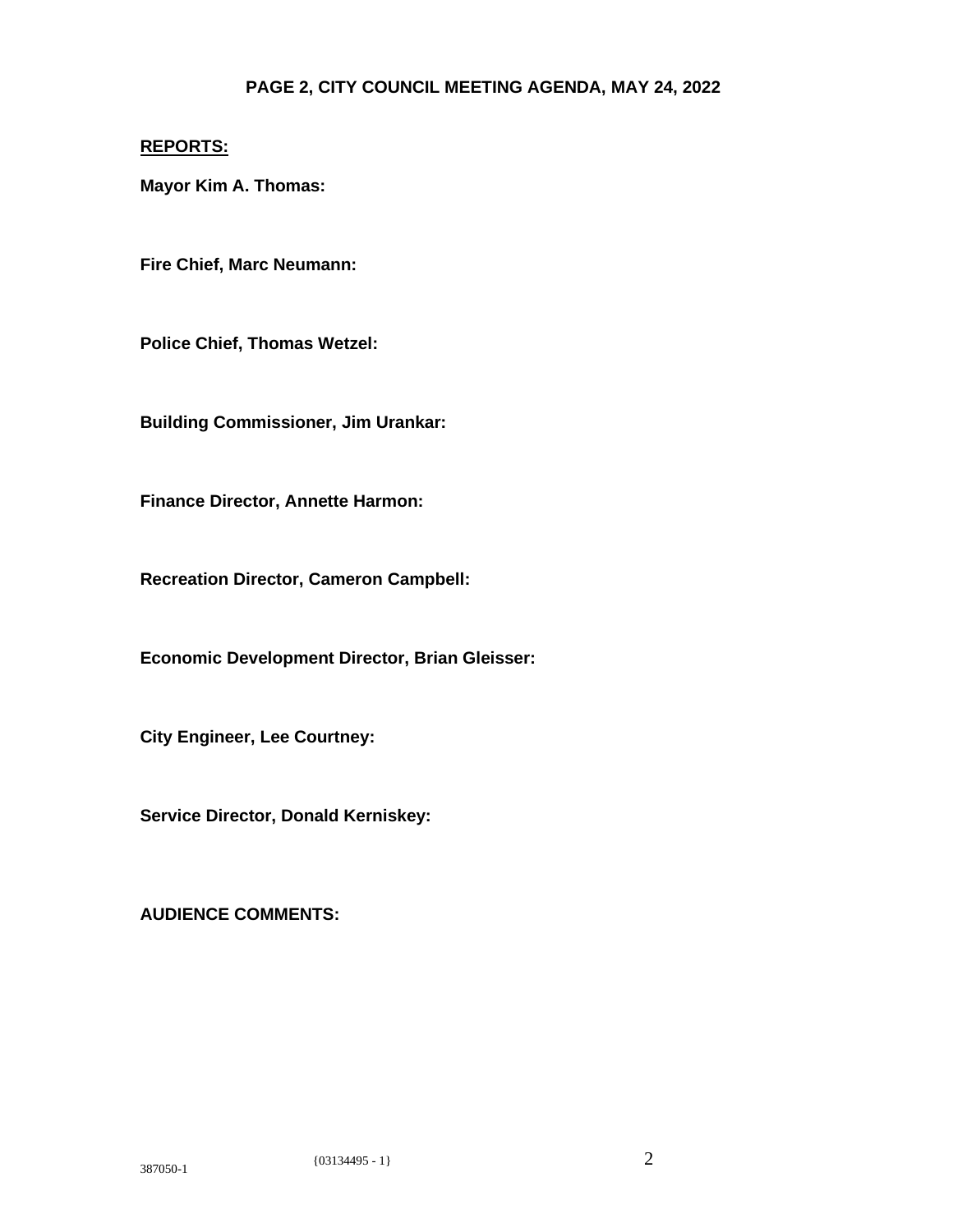#### **PAGE 3, CITY COUNCIL MEETING AGENDA, MAY 24, 2022**

#### **OLD BUSINESS**:

**RESOLUTION NO.: 27-2022, INTRODUCED BY LENTINE, THIRD READING** A RESOLUTION AUTHORIZING THE MAYOR TO ENTER INTO AN AGREEMENT WITH CHAGRIN VALLEY DISPATCH FOR THE PURCHASE OF WEARABLE CAMERAS, WIFI RADIO BASE, STANDARD CAR SYSTEMS, AND ASSOCIATED WARRANTIES, LICENSING, AND SOFTWARE, AND SET-UP AND TRAINING SERVICES FOR THE DIVISION OF POLICE.

 $PASSAGF$ KEPT ON: THE READING IN THE COMMITTEE

**ORDINANCE NO.: 42-2022, INTRODUCED BY MAYOR THOMAS, THIRD READING** AN ORDINANCE DEDICATING THE GREENWOOD FARM PROPERTY AS A MUNICIPAL PUBLIC PARK.

PASSAGE: KEPT ON: THE READING IN THE COMMITTEE

**RESOLUTION NO.: 50-2022, INTRODUCED BY MAYOR THOMAS, THIRD READING**

A RESOLUTION AUTHORIZING THE MAYOR TO ENTER INTO AN AGREEMENT WITH CT CONSULTANTS, INC. FOR MUNICIPAL ENGINEERING AND ARCHITECTURAL SERVICES.

PASSAGE:<br>KEPT ON: READING IN **WE COMMITTEE** 

#### **RESOLUTION NO.: 61-2022, INTRODUCED BY MAYOR THOMAS, SECOND READING**

A RESOLUTION AUTHORIZING THE SALE OF UNNEEDED ITEMS OF SPECIFIC PERSONAL PROPERTY OF THE CITY OF RICHMOND HEIGHTS THROUGH AN INTERNET AUCTION BY GOVDEALS.COM, INC.

SUSPENSION: PASSAGE:<br>KEPT ON: READING IN COMMITTEE

#### **RESOLUTION NO.: 62-2022, INTRODUCED BY MAYOR THOMAS, SECOND READING**

A RESOLUTION AUTHORIZING THE MAYOR TO ENTER INTO A CONTRACT WITH NORTHCOAST SIGNWORKS FOR THE PURCHASE OF TEN NEW CITY ENTRANCE SIGNS.

| SUSPENSION:<br>PASSAGE: |                   |           |
|-------------------------|-------------------|-----------|
| <b>KEPT ON:</b>         | <b>READING IN</b> | COMMITTEE |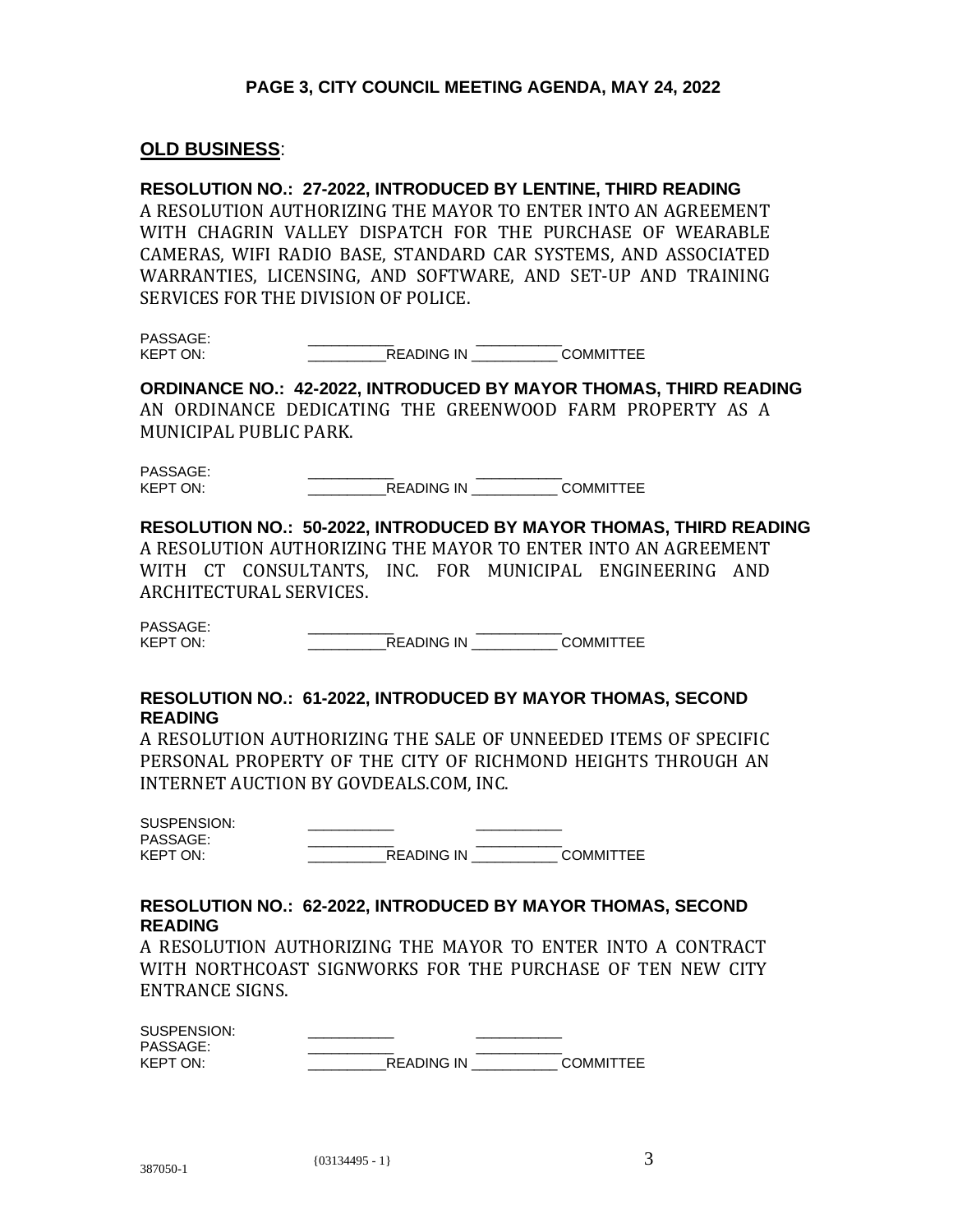#### **PAGE 4, CITY COUNCIL MEETING AGENDA, MAY 24, 2022**

#### **ORDINANCE NO.: 65-2022, INTRODUCED BY NELSON, SECOND READING**

AN ORDINANCE AMENDING TITLE SEVEN, BUSINESS MAINTENANCE CODE, OF THE CODIFIED ORDINANCES TO ADOPT NEW CHAPTER 1380, REGISTRATION AND MAINTENANCE OF VACANT NONRESIDENTIAL PROPERTIES.

| SUSPENSION:     |                   |           |
|-----------------|-------------------|-----------|
| PASSAGE:        |                   |           |
| <b>KEPT ON:</b> | <b>READING IN</b> | COMMITTEE |

#### **NEW BUSINESS**:

**RESOLUTION NO.: 66-2022, INTRODUCED BY MAYOR THOMAS, FIRST READING** A RESOLUTION EXPRESSING SUPPORT FOR COMMUNITY PARTNERSHIPS BETWEEN LOCAL GOVERNMENTS AND EDUCATION CENTERS TO GROW SKILLED TRADE JOBS.

| SUSPENSION:     |                   |           |
|-----------------|-------------------|-----------|
| PASSAGE:        |                   |           |
| <b>KEPT ON:</b> | <b>READING IN</b> | COMMITTEE |

**RESOLUTION NO.: 67-2022, INTRODUCED BY MAYOR THOMAS, FIRST READING** A RESOLUTION APPOINTING BOBBY JORDAN TO FILL AN UNEXPIRED TWO-YEAR TERM TO THE GREENWOOD FARM HISTORICAL, CULTURAL & ARTS ASSOCIATION, INC. BOARD OF DIRECTORS, WHICH TERM EXPIRES ON JUNE 30, 2023.

| SUSPENSION:     |                   |           |
|-----------------|-------------------|-----------|
| PASSAGE:        |                   |           |
| <b>KEPT ON:</b> | <b>READING IN</b> | COMMITTEE |

**RESOLUTION NO.: 68-2022, INTRODUCED BY MAYOR THOMAS, FIRST READING** A RESOLUTION AUTHORIZING A CONTRACT WITH MR. EXCAVATOR, INC. FOR THE DeSAN PARK GRADING AND DRAINAGE PROJECT.

| <b>SUSPENSION:</b><br>PASSAGE: |                   |           |
|--------------------------------|-------------------|-----------|
| <b>KEPT ON:</b>                | <b>READING IN</b> | COMMITTEE |

**RESOLUTION NO.: 69-2022, INTRODUCED BY MAYOR THOMAS, FIRST READING** A RESOLUTION AUTHORIZING A CHANGE ORDER TO THE EXISTING CONTRACT WITH SPECIALIZED CONSTRUCTION, INC. FOR NECESSARY ADDITIONAL ROAD PAINT STRIPING WORK FOR CITY STREETS IN 2022.

| SUSPENSION:     |                   |           |
|-----------------|-------------------|-----------|
| PASSAGE:        |                   |           |
| <b>KEPT ON:</b> | <b>READING IN</b> | COMMITTEE |